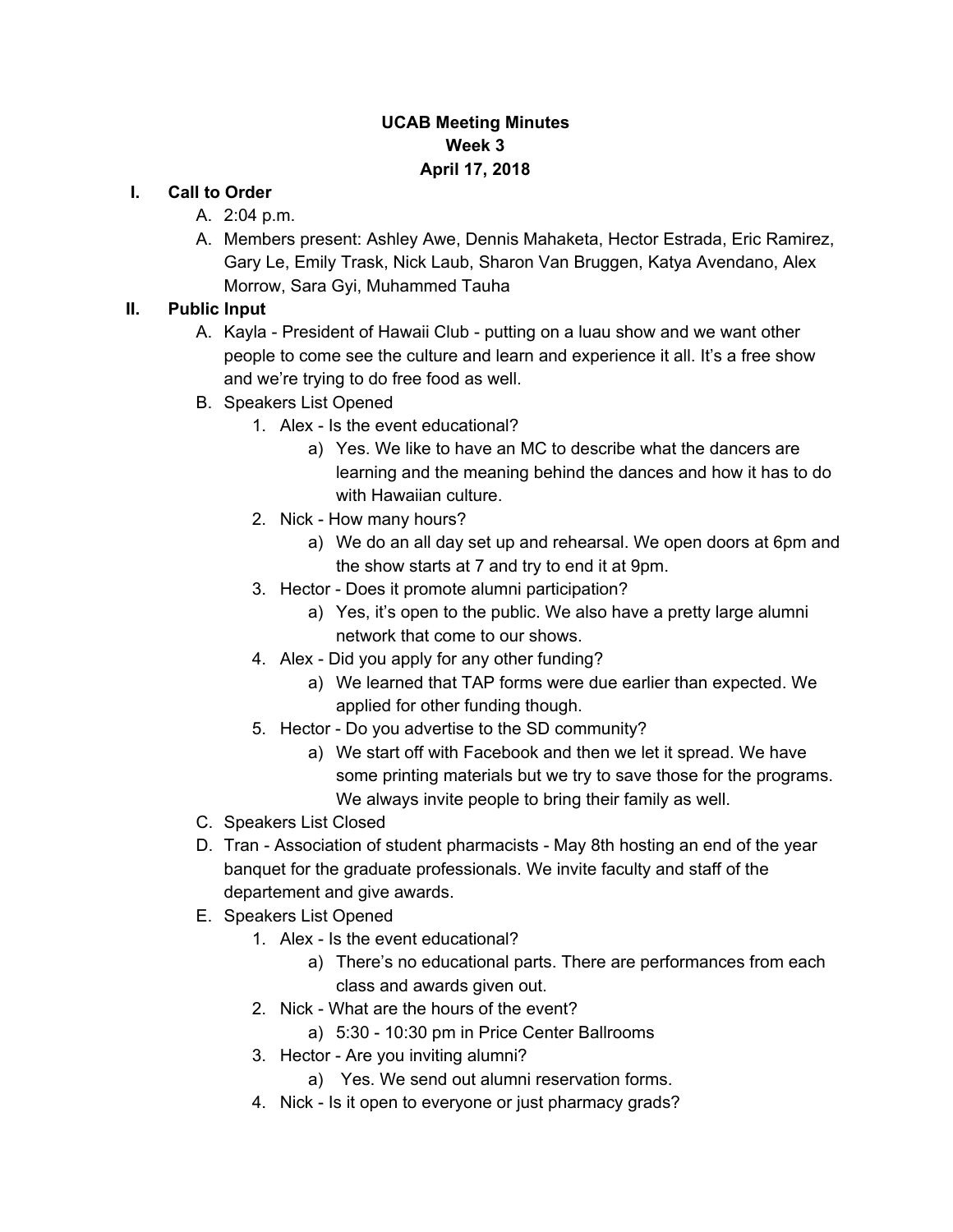- a) Just Pharmacy students.
- 5. Eric Have you applied for any other funding?
	- a) No.
- 6. Alex Is it free?
	- a) Yes.
- 7. Alex Is it a fundraiser?
	- a) No.
- F. Speakers List Closed

## **III. Approval of Minutes**

- A. Move to table minutes till next week: Katya
- B. Second: Alex

## **IV. Special Presentation**

## **V. Chair Report**

- A. There will be a budget meeting today and the budget has to be approved by week 6 of spring quarter.
- B. UCAB elections There will be an application out on the UCAB website. The applicants will then fill out an application and be interviewed by a senior member of UCAB. After that, the elections committee will break down the answers in the application and the interview. The elections committee may or may not give a recommendation for a person to be appointed to a position. You don't have to be on UCAB to apply and applications are open to everyone. We host a UCAB dinner that will usually be by week 7 for the people terming out. The UCAB chair and vice-chair will term in by week 10.
- C. Speakers List Opened
	- 1. Emily They didn't always do the anonymized candidates and I'm wondering if that's open for discussion.
		- a) I've never known a UCAB that did anonymize the data. There's nothing in the charter that mandates that though.
	- 2. Alex What week did you say the UCAB dinner would be?
		- a) Week 7.
	- 3. Katya Can I still attend even though I term out week 5?
		- a) Yes.
- D. Speakers List Closed

## **VI. Vice Chair Report**

A. The space allocation is going well and we have over 100 applicants so far. If you know any orgs that haven't applied then please let them know. We're working on signage to let everyone know that they have to reapply every year. I sent out the doodle for the space allocation committee so please fill that out. You don't have to be there for the entire time and it will be week 5. The applications for space will close Friday of week 4.

#### **VII. Director Report**

A. Che Facility Fire/Life Safety Project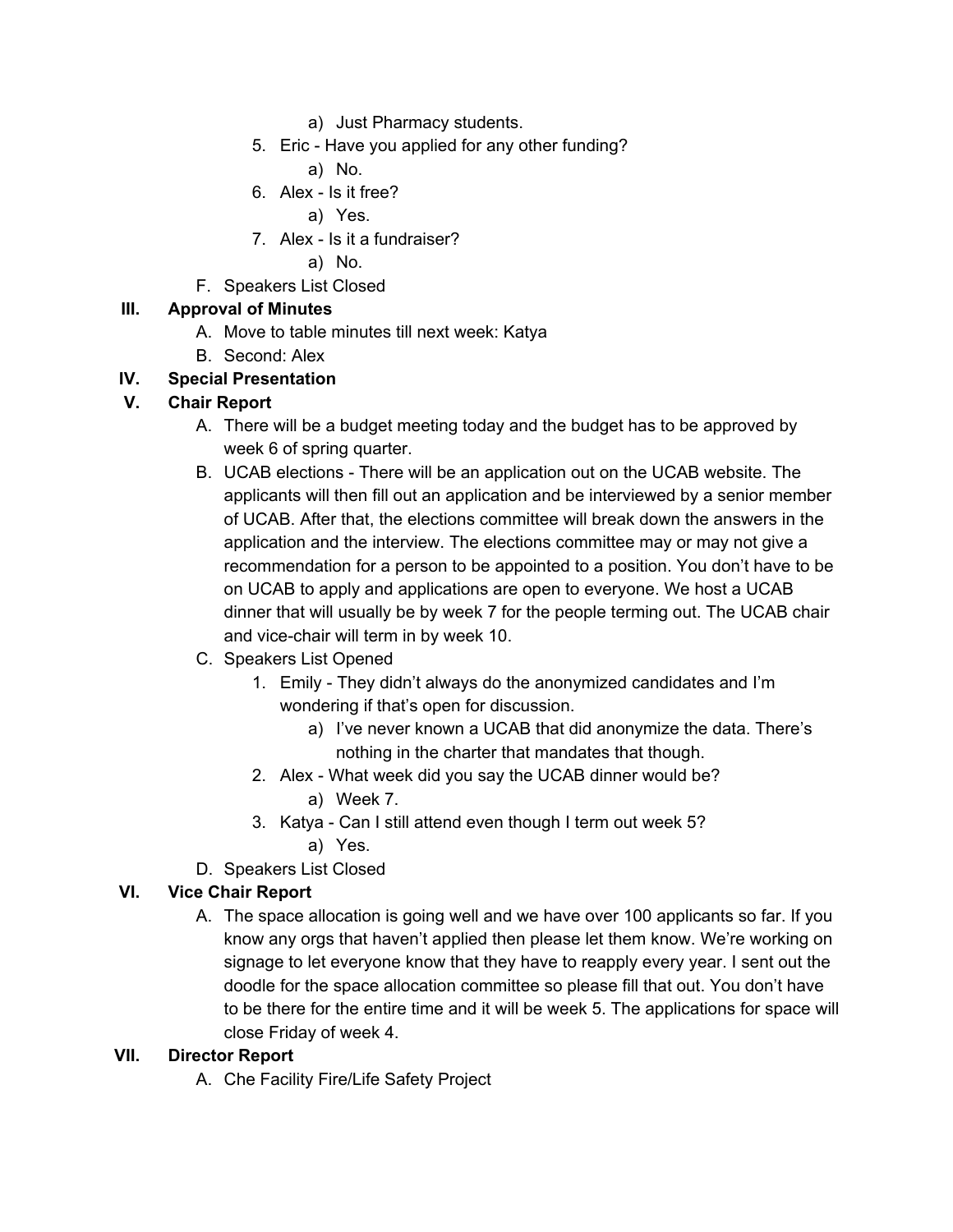- 1. It's almost complete and we have a Punch Walk on April 23 at 10am which is a walk through the space to make sure that the contractors did all the work that is required of them. There are some additional things that have been done for the Che Cafe in which we replaced the sliding doors, created a one-level floor event space (removed the step up), painted and refloored the lobby, have a new exterior and ADA doors, filled-in utility access hole in courtyard, removed molded cooler and created interior patio, and improved the WiFi. We weren't able to officially have a gender inclusive restroom, but hopefully we'll have a multi-stall gender inclusive restroom for the pizza space. I think that we should have the space done by the end of this month.
- B. Coffee with a Prof
	- 1. University Centers has started participating in this program. Students can get a voucher to go have coffee with one of their Professors. University Centers has started a program this year in addition to the colleges and added over a hundred vouchers and hopefully some of those will be used at Starbucks.
- C. Snake Path Meeting Room
	- 1. This is second floor outside of the Sungod Lounge facing the plaza. This is going to be used as a meeting room. The maintenance and marketing team got creative in this design with the snake.
- D. Retail Discussion
	- 1. You looked at the retailers that are coming up and so I brought a couple slides that indicate when the leases are up. I also brought the additional slide of the management team's recommendations which overlaps it with what you all talked about.
- E. Soda and Swine
	- 1. We have their plans for their second review. All of our inspectors have run through their plans and made comments and it went back to them. They have resubmitted another plan review, but I'm not sure that this will be their last plan review.

#### **VIII. New Business**

- A. Hawaii Club 27th Annual Luau
	- 1. Educational?
		- a) Yes 3
		- b) No 1
		- c) Abstain 5
	- 2. Bring people to University Centers for more than 3 hours?
		- a) Yes.
	- 3. During off hours?
		- a) Yes.
	- 4. Actively promote alumni participation?
		- a) Yes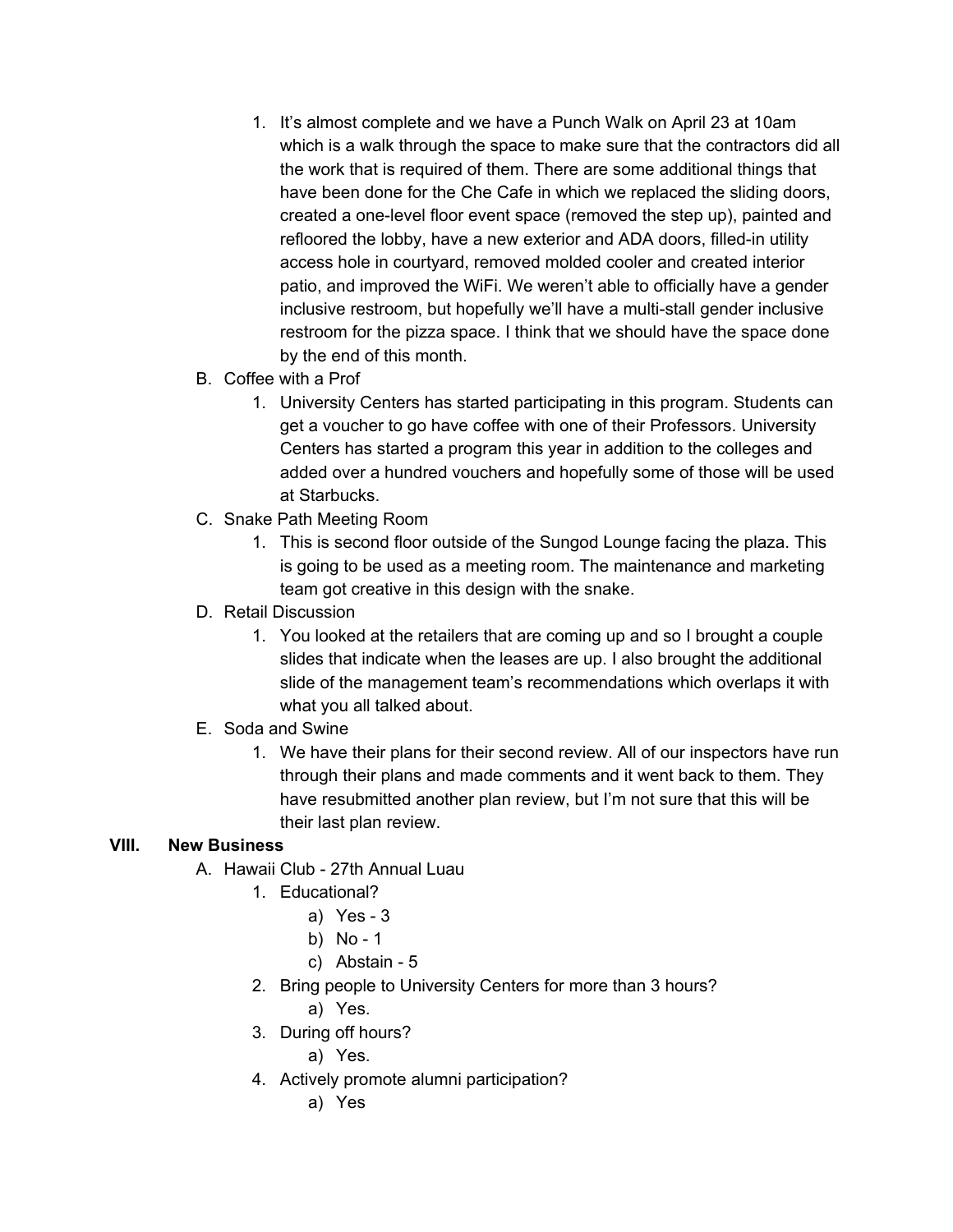- 5. Do they foster connections with the SD community? a) Yes.
- 6. They meet 8 criteria for 2 dollars per student. They are requesting \$500 with an expected attendance of 250 so I recommend to fund them for \$500.
- 7. Move to fund Hawaii club for \$500 Eric
- 8. Second Hector
- B. Skags
	- 1. Do they foster connections with the SD community?
		- a) Yes 3
		- b) No 1
		- c) Abstain 6
	- 2. They meet 5 criteria for \$1 dollar per student. They are requesting \$270 and their expected attendance is 400 so I recommend to fund them for \$270.
	- 3. Move to fund Association of Student Pharmacists at UCSD Skags for \$270 - Alex
	- 4. Second Gary
- C. Taiko May 6th from 5pm to 8pm and the ticket price is \$15.
	- 1. They meet 7 criteria for \$1.50 per student, and they are requesting \$350 so I recommend to fund them for \$350.
	- 2. Move to fund Taiko for \$350 Gary
	- 3. Second Alex
- D. Lease term discussion
- E. Move into closed session Gary
- F. Second Muhammed
- G. Moved into open session Eric
- H. Second Muhammed
- I. Move to table table this item for one week Eric
- J. Second Alex

# **IX. Old Business**

# **X. Member Reports**

- A. Eric Have we ever considered trying to implement Yelp in regards to PC? I think Yelp could be a great way to get student feedback. You can encourage vendors to do Yelp feedback.
- B. Speakers List Opened
	- 1. Gary We talked about Yelp in yesterday's retreat but it's not really made to handle our situations. If you look at Burger King or any fast food they aren't very good reviews and they aren't on the same scale as a restaurant. You're rating them on the dining scale.
	- 2. Alex I'm conflicted with Yelp because of the same reason. If there's no incentive for students to write a neural comment, then they would only do